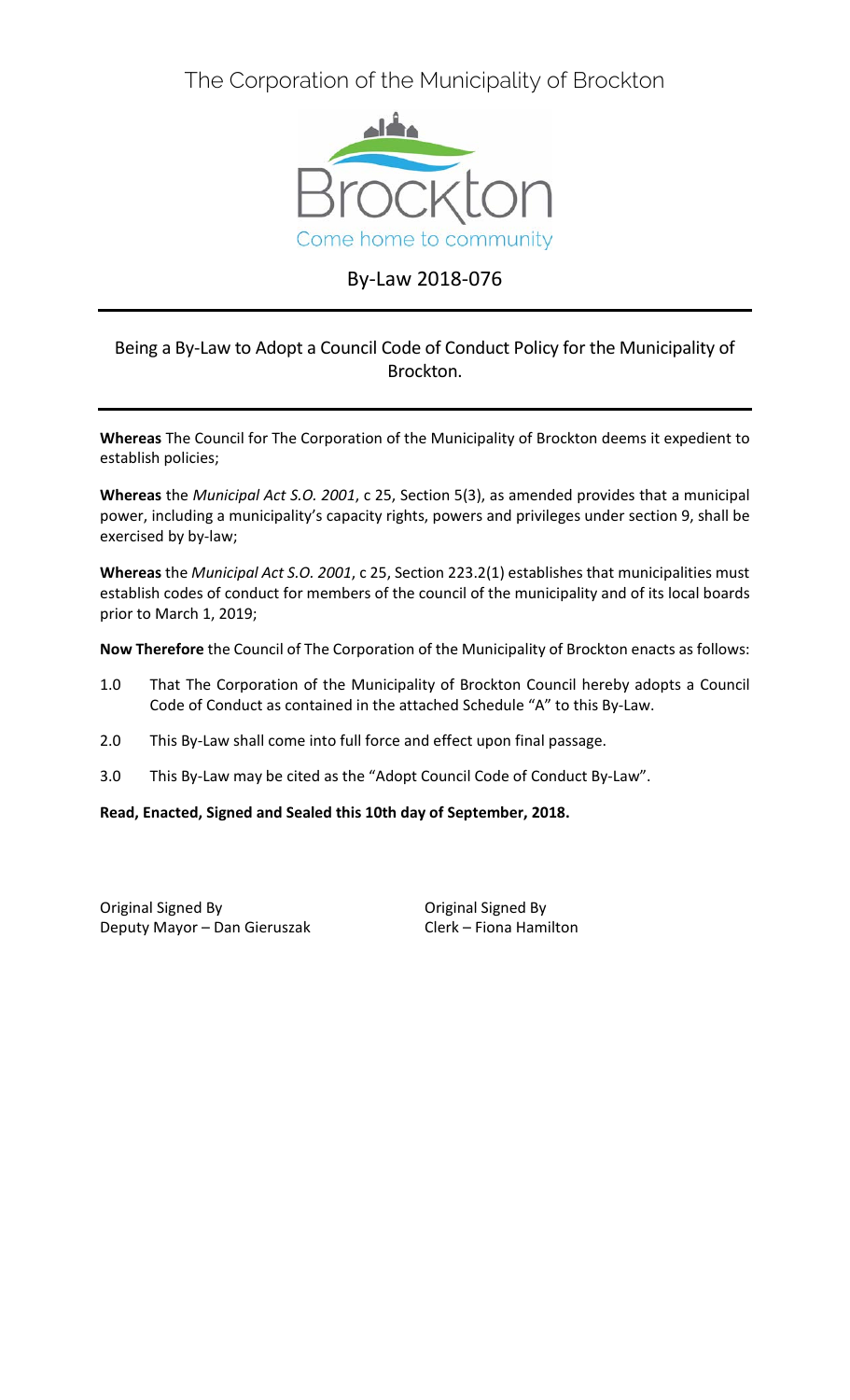

# **Policy C13-0600-18**

# **Council Code of Conduct Policy**

| Department:       | Council                        | <b>Policy Number:</b>  | C <sub>13</sub> -0600-18 |
|-------------------|--------------------------------|------------------------|--------------------------|
| Section:          | Human Resources                | <b>Effective Date:</b> | September 10, 2018       |
| Subject:          | <b>Council Code of Conduct</b> | <b>Revised Date:</b>   |                          |
| <b>Authority:</b> | By-Law 2018-076                |                        |                          |

# **1. Coverage:**

This Code of Conduct applies to all Members of the Council of the Municipality of Brockton and members of Committees of the Municipality of Brockton, and includes members of the public appointed to Committees as representatives on behalf of the Municipality of Brockton. It is the responsibility of all members to be aware and comply with this Code and other policies adopted by Brockton Council.

### **2. Purpose:**

The Council of the Municipality of Brockton is committed to achieving the highest standards of conduct in its actions which is essential to maintaining and ensuring public trust and confidence in the Municipality's decision-making and operations. Brockton Council members shall act in an accountable and responsible manner, with integrity and fairness in the decision-making process.

#### **3. Definitions:**

"Clerk" shall mean an employee authorized to act as the Clerk of the Municipality of Brockton.

"Child" has the same meaning as that in the Municipal Conflict of Interest Act.

"Closed Meeting" shall mean a meeting or part of a meeting not open to the public in accordance with the Municipal Act, 2001, S.O. 2001, Chapter 25, as amended.

"Code" means this Council Code of Conduct as it applies to members of Council of the Corporation of the Municipality of Brockton.

"Complaint" means an alleged contravention of this Council Code of Conduct.

"Confidential Information" includes information in the possession of or received in confidence by the Municipality that the Municipality is either prohibited from disclosing, or is required to refuse to disclose, under the Municipal Freedom of Information and Protection of Privacy Act (MFIPPA), or other legislation. Generally, the Municipal Freedom of Information and Protection of Privacy Act restricts or prohibits disclosure of information received in confidence from third parties of a corporate, commercial, scientific or technical nature, information that is subject to solicitor-client privilege, and information that is personal information.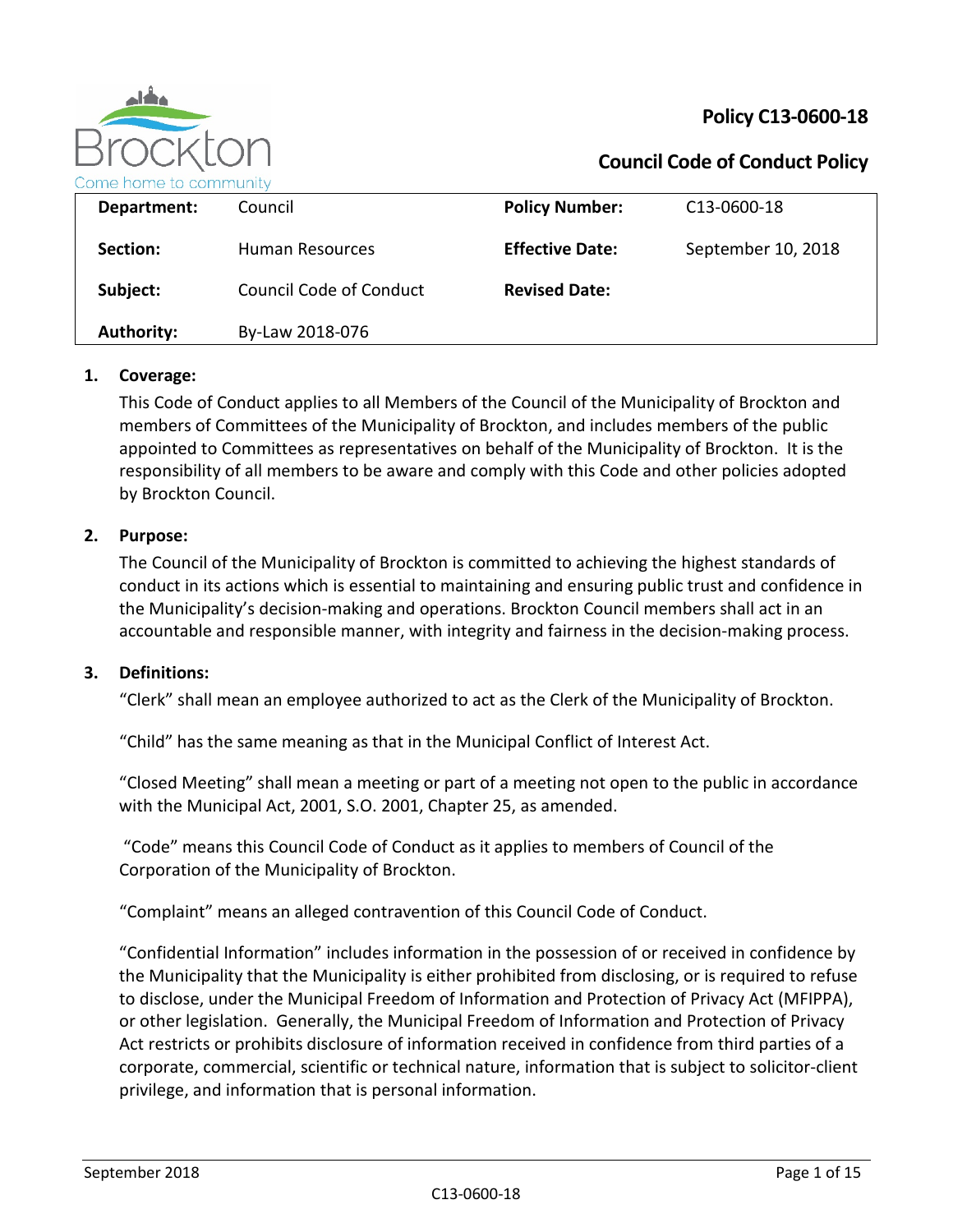Confidential information includes but is not limited to information that is: disclosed or discussed at a Closed Session meeting of Council or committee; circulated to Members of Council and marked "Confidential"; and given verbally in confidence in preparation for or following a meeting that is closed to the public.

"Council" means the Council of the Corporation of the Municipality of Brockton.

"Municipality" means the Corporation of the Municipality of Brockton.

"Municipality Property" means items, services or resources which are the property of the Municipality, including, but not limited to, materials, equipment, facilities, technology, Municipality-developed computer programs or technological innovations, databases, intellectual property and supplies.

"Frivolous" means something that is not worthy of serious consideration, or that is of little or no importance, due to its lack of seriousness or sense.

"Gifts and Benefits" means any cash or monetary equivalent, fee, object of value, service, travel and accommodation, or entertainment.

"Good Faith" means in accordance with standards of honesty, trust and sincerity.

"Hospitality" means instances where there is entertainment of, or by outside parties, for the furtherance of municipal business.

"Integrity Commissioner" means the Integrity Commissioner appointed by the Council of the Corporation of the Municipality of Brockton.

"Member" means a member of the Council of the Corporation of the Municipality of Brockton, a member of a Committee of the Municipality of Brockton and includes any member of the public appointed to a Committee on behalf of the Municipality of Brockton.

"Office" means the authority and duties attached to the position of being an elected member.

"Parent" has the same meaning as that in the Municipal Conflict of Interest Act.

"Spouse" has the same meaning as that in the Municipal Conflict of Interest Act.

"Staff" means all full-time and part-time persons hired by the Municipality, including the Chief Administrative Officer, Directors, Managers, Supervisors, Salaried Employees, Administrative Staff, contract and temporary employees, students and co-op placement staff.

"Vexatious" means without reasonable or probably cause or excuse.

### **4. General Integrity**

4.1 Members are committed to performing their functions with integrity, accountability and transparency.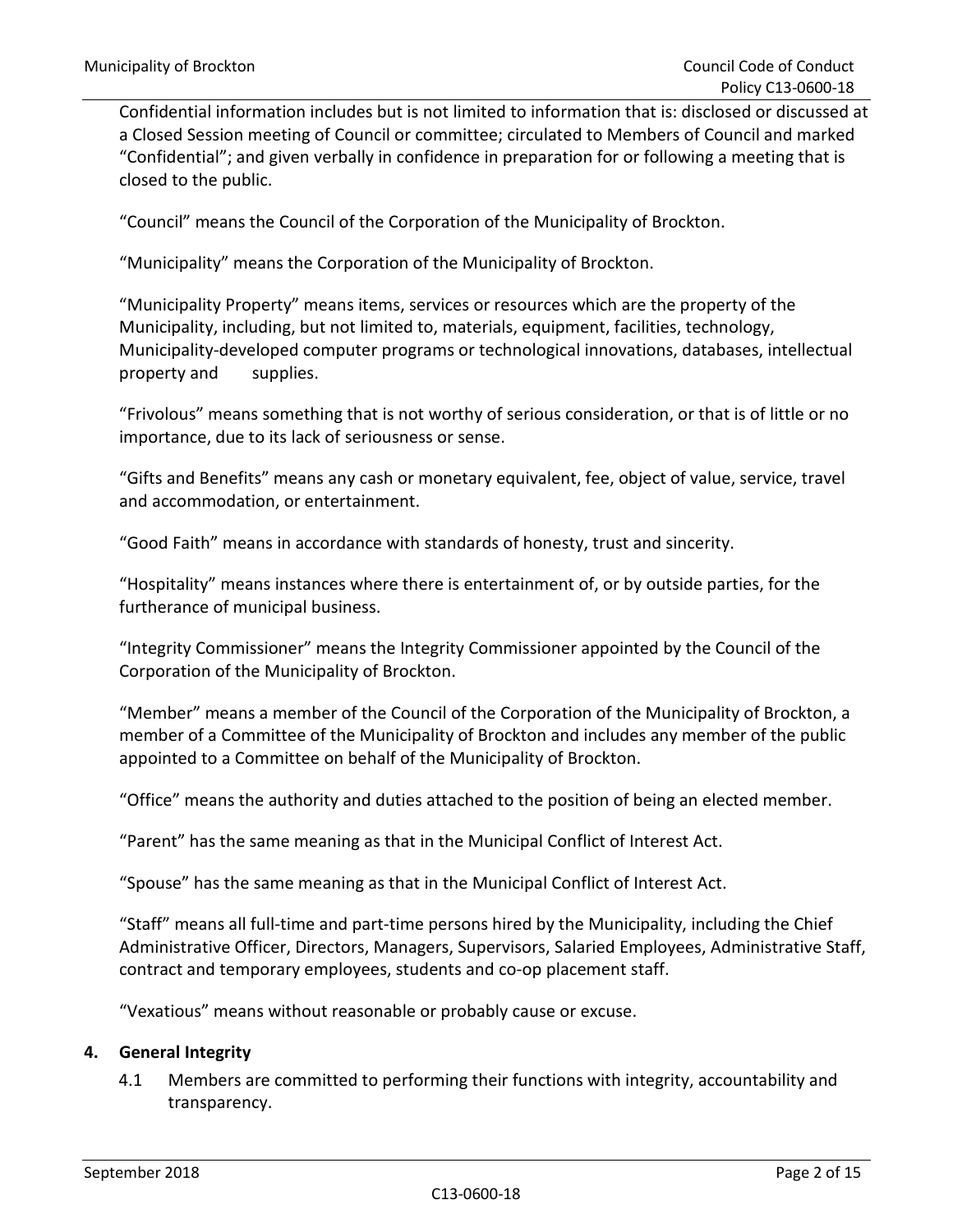- 4.2 Members are responsible for complying with all applicable legislation, by-laws and policies that pertain to their positions as an elected official.
- 4.3 Members recognize that the public has the right to open government and transparent decision-making.
- 4.4 Members shall at all times serve and be seen to serve the interests of their constituents and the Municipality in a conscientious and diligent manner and shall approach decision-making with an open mind.
- 4.5 Members will conduct their dealings with each other in ways that maintain public confidence in the position to which they have been elected or appointed.
- 4.6 Members will be open and honest, focus on issues rather than personalities, and avoid aggressive, offensive or abusive conduct.
- 4.7 Members shall refrain from making disparaging remarks about other members of Council, staff, members of the public, or Council's decisions.
- 4.8 Members shall avoid the improper use of the influence of their office and shall avoid conflicts of interest, both apparent and real. Members shall not extend in the discharge of their official duties preferential treatment to any individual or organization if a reasonably well-informed person would conclude that the preferential treatment was solely for the purpose of advancing a private or personal interest.
- 4.9 For greater clarity, this Code does not prohibit members from properly using their influence on behalf of constituents.
- 4.10 In accordance with the Municipal Act, 2001 and the Municipal Conflict of Interest Act, every member shall exercise his or her power and discharge his or her official duties in accordance with the following guiding principles:
	- a) Seek to advance the common good of Brockton Municipality;
	- b) Exercise care, diligence and skill that a reasonable person would exercise in similar circumstances;
	- c) Exercise his or her powers only for the purposes for which they were intended; and,
	- d) Truly, faithfully and impartially exercise his or her office to the best of his or her knowledge and ability.

# **5. Conduct at Council and Committee Meetings**

Members shall conduct themselves with decorum at all Municipality Council and Committee meetings in accordance with the provisions of the Municipality of Brockton's Procedural By-Law.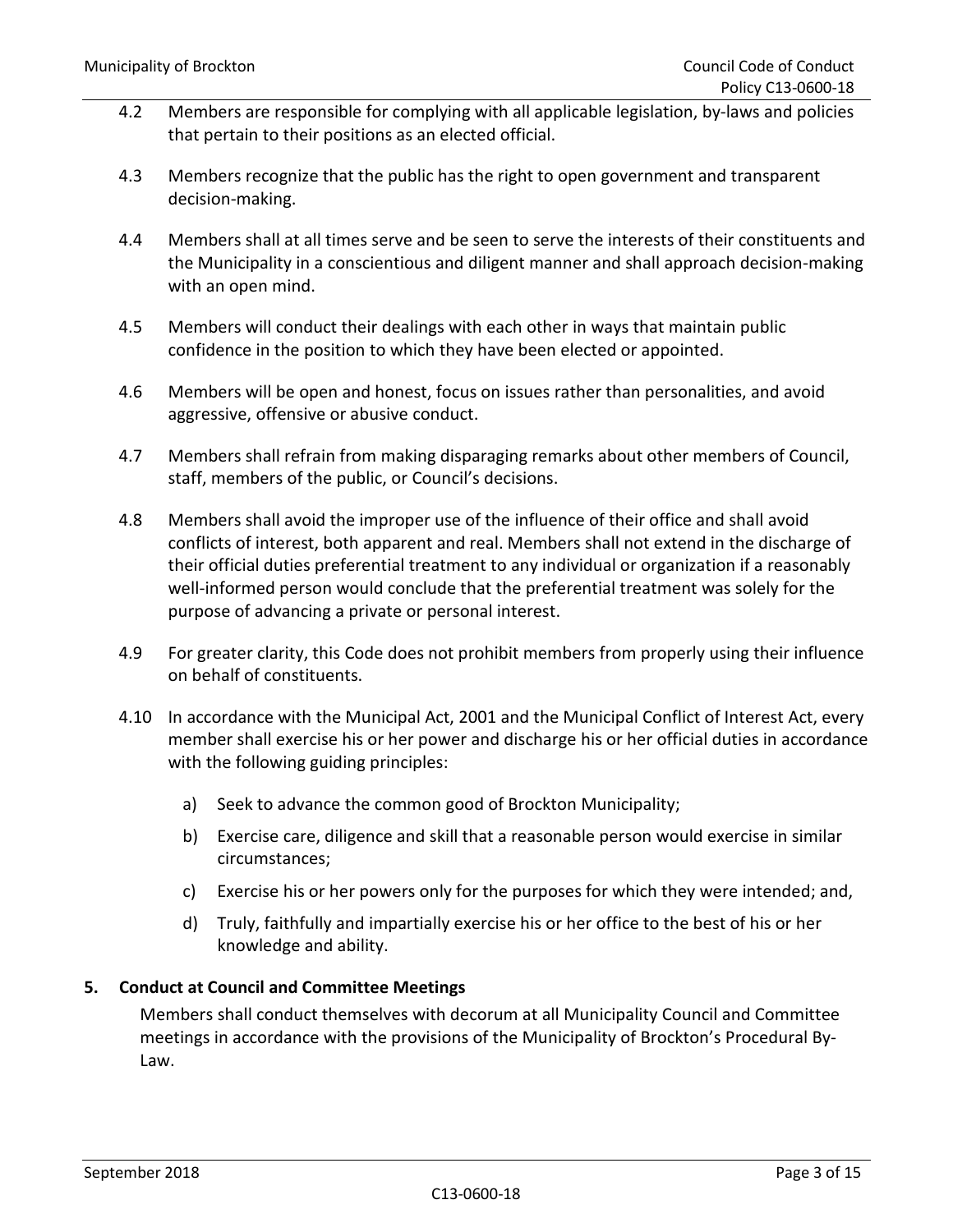# **6. Discrimination and Harassment**

All members have a duty to treat members of the public, one another, and staff with respect and without abuse, bullying or intimidation, and to ensure that the work environment is free from discrimination and harassment. The Ontario Human Rights Code applies and, where applicable, the Municipality's Workplace Harassment Policy E1.

### **7. Conduct Respecting Staff**

- 7.1 Members shall acknowledge the fact that staff work for the Municipality as a body corporate and are charged with making recommendations that reflect their professional expertise and corporate objectives. Council for the Municipality of Brockton have the authority to approve budget, policy, governance, and other such matters. Under the direction of the Chief Administrative Officer, Municipality staff serves Council as a whole and the combined interests of all members as evidenced through the decisions of Council as recorded in the minutes and resolutions.
- 7.2 Members shall acknowledge and respect the fact that staff carry out directions of Council as a whole and administer the policies of the Municipality, and are required to do so without any undue influence from any individual member or group of members.
- 7.3 Members shall refrain from publicly criticizing individual members of staff in a way that casts aspersions on their professional competence and credibility. The role of staff is to provide advice and services based on political neutrality, objectivity and professional judgement which may not necessarily reflect the opinion or position of a single member of Council.
- 7.4 Members of Council have no individual capacity to direct staff to perform specific functions. Inquiries of staff from members of Council should be directed to the Chief Administrative Officer or the appropriate Director.
- 7.5 The Municipal Act, 2001 sets out the roles of members of Council and the municipal administration, including specific roles for statutory officers such as the Chief Administrative Officer, Clerk, Treasurer and the Integrity Commissioner.
- 7.6 Members of Council are expected to:
	- a) Represent the public and to consider the well-being and interests of the Municipality;
	- b) Develop and evaluate policies and programs of the Municipality;
	- c) Determine which services the Municipality provides;
	- d) Ensure the administrative policies, practices and procedures and controllership policies, practices and procedures are in place to implement the decisions of Council;
	- e) Ensure the accountability and transparency of the operations of the Municipality, including the activities of the senior management of the Municipality;
	- f) Maintain the financial integrity of the Municipality; and
	- g) Carry out the duties of Council under the Municipal Act, 2001 or any other Act.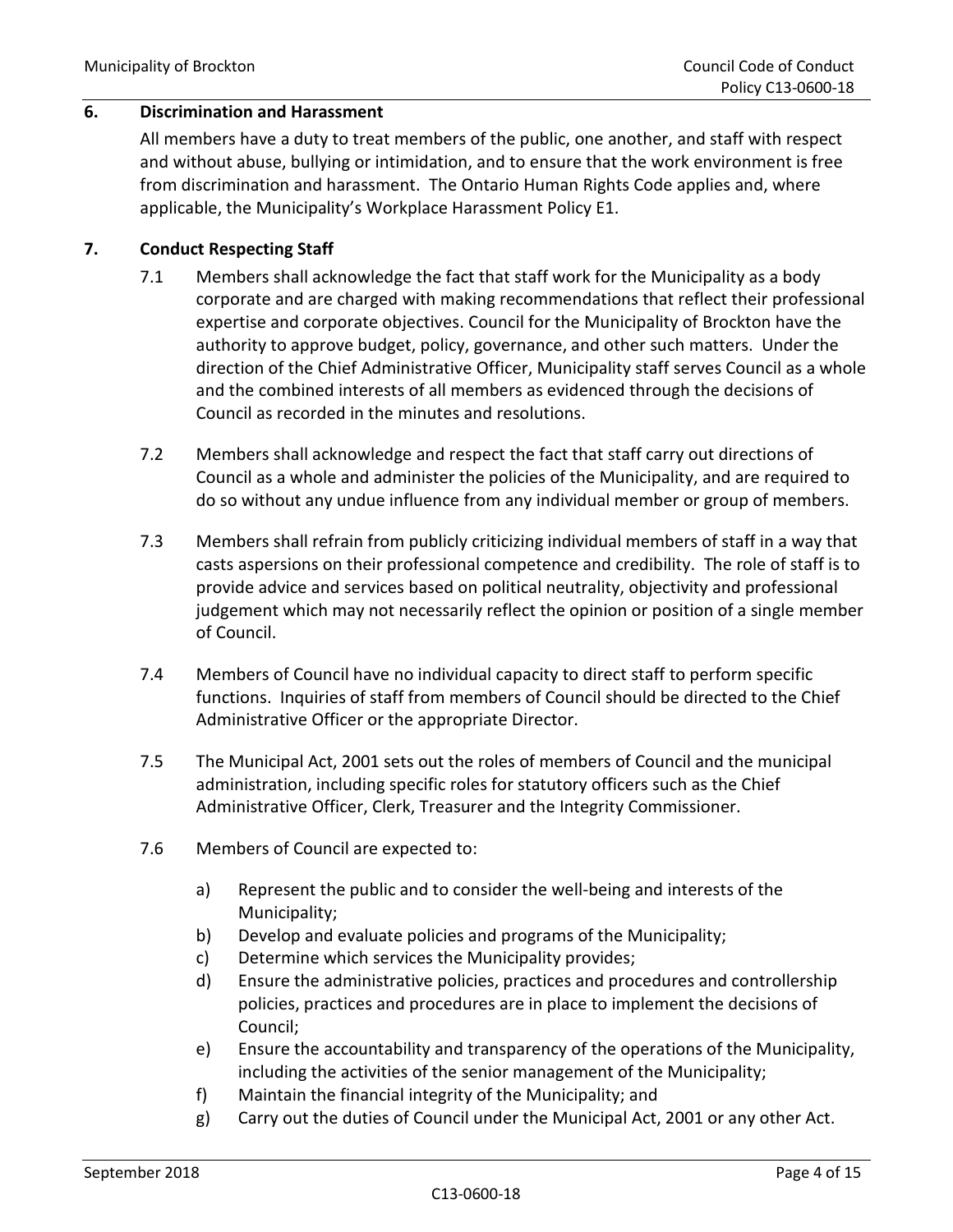# 7.7 Municipal staff are expected to:

- a) Implement Council's decisions and establish administrative practices and procedures to carry out Council's decisions;
- b) Undertake research and provide advice to Council on the policies and programs of the Municipality; and
- c) Carry out other duties required under the Municipal Act, 2001 or any Act and other duties assigned by the Municipality.
- 7.8 Members shall be respectful of the role of staff to provide advice based on political neutrality, professional judgement and objectivity.
- 7.9 Members should not:
	- a) Maliciously or falsely injure the professional or ethical reputation, or the prospects or practice of staff;
	- b) Compel staff to engage in partisan political activities or be subjected to threats or discrimination for refusing to engage in such activities; or
	- c) Use, or attempt to use, their authority or influence for the purpose of intimidating, threatening, coercing, commanding or influencing any staff member with the intent of interfering in staff's duties.

# **8. Improper Use of Influence**

- 8.1 As elected officials, members are expected to perform the duties of their office with integrity, accountability and transparency.
- 8.2 Members should not use the status of their position to influence the decision of another individuals to the private advantage of oneself, one's parents, children, or spouse, staff members, friends, or business or other associates.
- 8.3 In the same manner and as outlined in the Provincial Offences Act, members shall not attempt to influence or interfere, either directly or indirectly, financially, politically or otherwise with employees, officers or other persons performing duties under the Provincial Offences Act.

#### **9. Use of Municipal Property and Resources**

- 9.1 Members have access to municipal resources such as property, equipment, services, staff and supplies, in order to fulfill their roles as elected representatives.
- 9.2 No member shall use, or permit the use of Municipality property, equipment, services, staff or other resources (such as the Municipality website) for any activity other than purposes connected with the discharge of Municipality Council duties or Municipality Council business.
- 9.3 No member shall obtain financial gain from the use or sale of Municipality-developed intellectual property, computer programs, technological innovations, or other kinds of property, while they are an elected official or thereafter.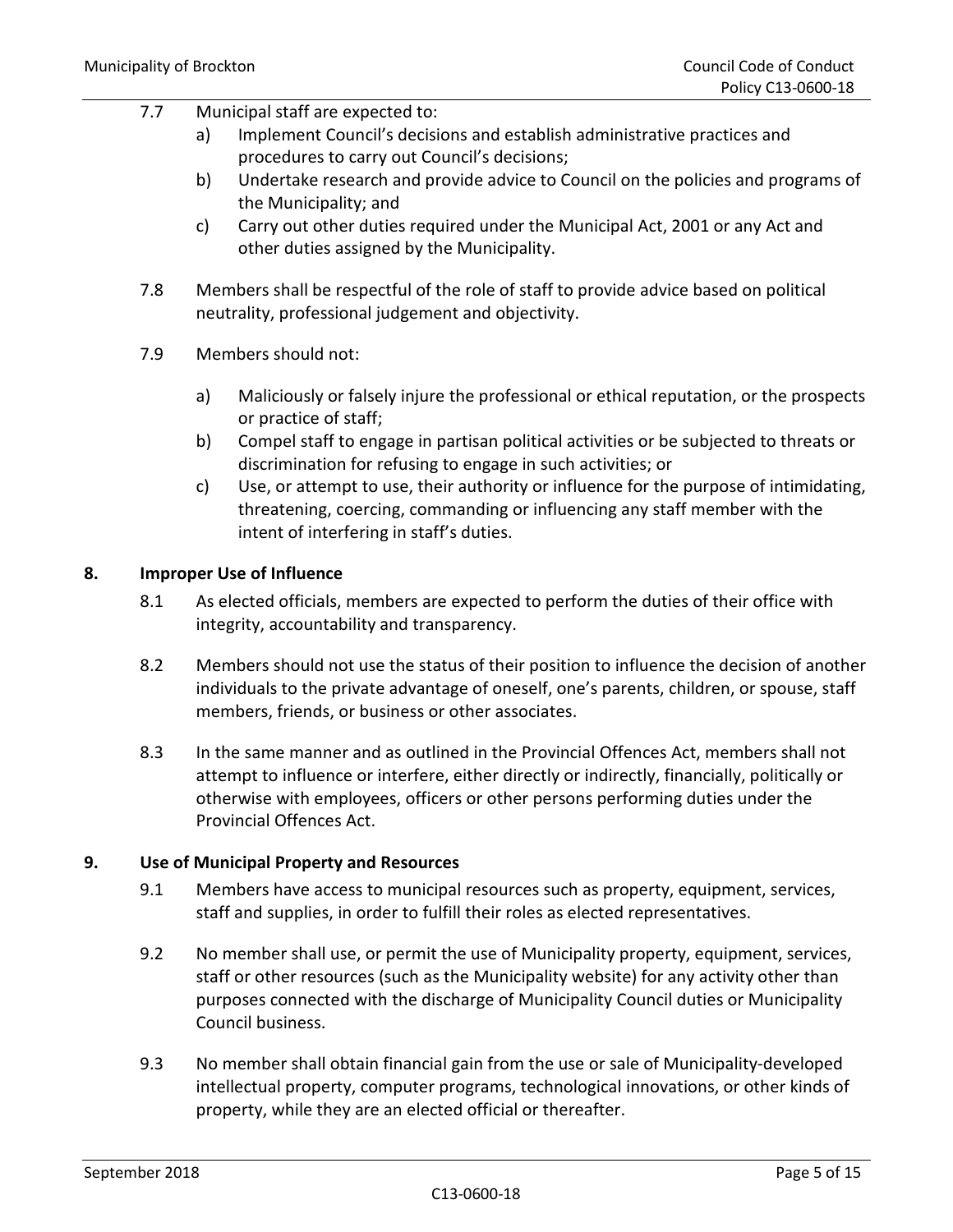# **10. Conduct Respecting Lobbying**

Members, as elected representatives, are often approached by various individuals attempting to influence Council decisions. While lobbying is an acceptable practice, Council members must be aware that it is their responsibility to make decisions based on impartial and objective assessment of each situation, free from the influence of vendors for approval or decisionmaking.

### **11. Confidential Information**

No member shall disclose or release, by any means, to any member of the public, any confidential information acquired by virtue of their office, in either oral or written form, except as required by law or if authorized by Council resolution to do so.

Members shall not use confidential information, including information that they have knowledge of by virtue of their position that is not in the public domain including e-mails and correspondence from other Members, or third parties, for personal or private gain, or for the gain of relatives or any person or corporation.

Members shall not, either directly or indirectly, release, make public or in any way disclose any information received during closed session meetings, or the substance of closed session deliberations, including memorandums, documents or staff reports that are distributed for consideration during the closed session meeting until Council or the Committee discusses the information at a meeting that is open to the public or releases the information to the public.

Members of Council shall not access or attempt to gain access to confidential information in the custody of the Municipality unless it is necessary for the performance of their duties and not prohibited by Council policy.

Members are only entitled to information in the possession of the Municipality that is relevant to matters before the Council or a Committee. Otherwise, they enjoy the same level of access rights to information as any other member of the community and must follow the same processes as any private citizen.

# **12. Gifts, Benefits and Hospitality**

- 12.1 Members are expected to represent the public and the interests of the Municipality, and to do so with impartiality and objectivity. The acceptance of a gift, benefit or hospitality can imply favouritism, bias, or influence on the part of the member. At times, the acceptance of a gift, benefit or hospitality occurs as part of the social protocol or community events linked to the duties of an elected official and their representative role of the Municipality.
- 12.2 Members shall not accept gifts that would, to a reasonable member of the public, appear to be in gratitude for influence, to induce influence or otherwise to go beyond the necessary and appropriate public functions involved. For these purposes, a gift, benefit or hospitality provided with the member's knowledge to a member's spouse, child or parent that is connected directly or indirectly to the performance of the member's duties is deemed to be a gift to that member.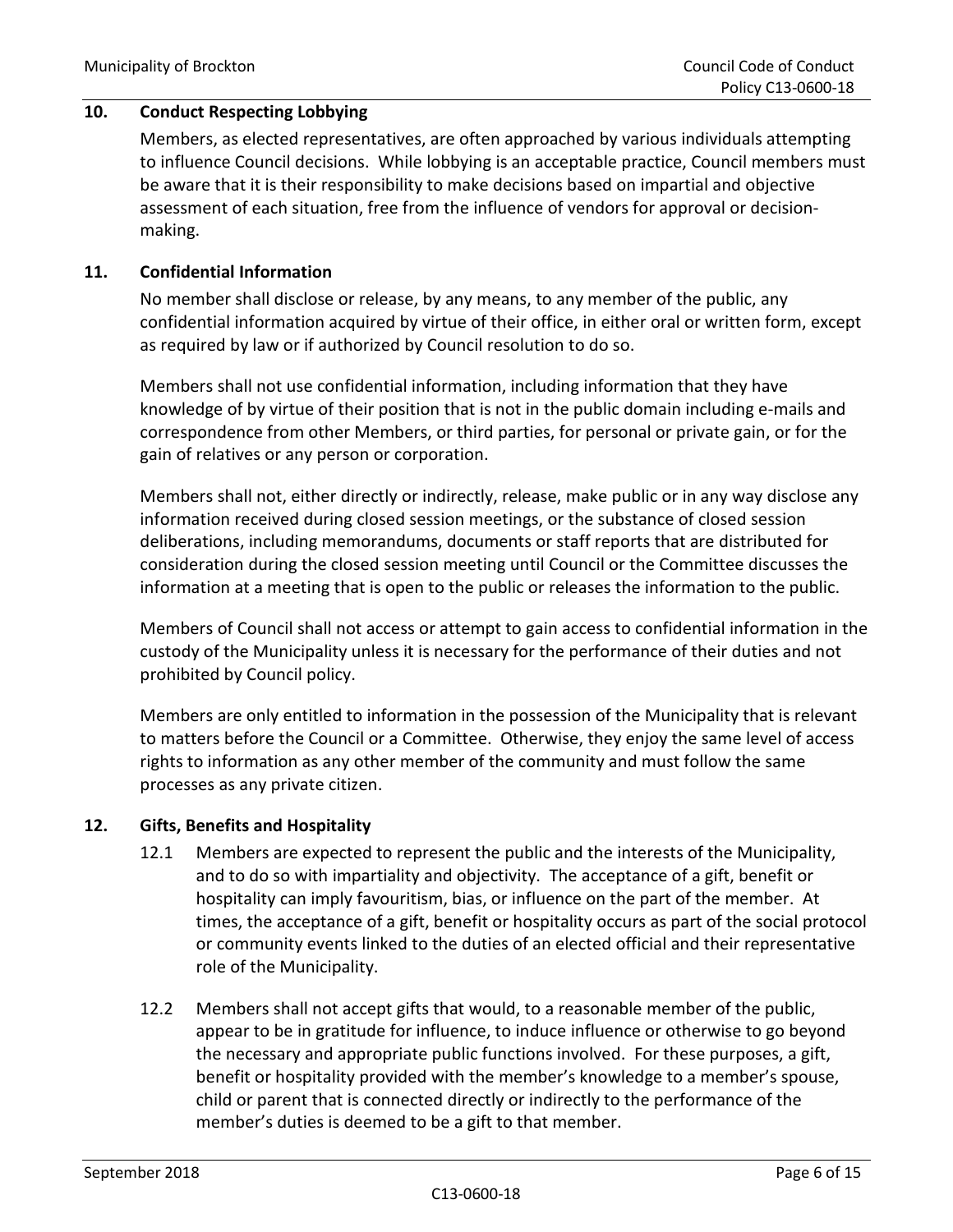#### 12.3 Members are not precluded from accepting:

- a) Personal gifts, benefits, rewards, commissions or advantages from any person or organization which are wholly unconnected with the performance of the member as an elected representative;
- b) Political contributions that are otherwise offered, accepted and reported in accordance with applicable law;
- c) Services provided without compensation by persons volunteering their time;
- d) Invitations from charity or not-for-profit organizations to attend their events;
- e) Communication to the offices of a member, including subscriptions to newspapers and periodicals;
- f) Gifts of a nominal value (e.g. baseball cap, t-shirt, book, etc.);
- g) Food and beverages at banquets, receptions, ceremonies or similar events;
- h) A memento received by a member of Council at a function honouring the member;
- i) A memento received as a result of being a speaker, participant or representative of the Municipality at an event;
- j) Gifts or benefits received as a result of social protocol, customs or social obligations that normally accompany the performance of official duties;
- k) Food, lodging, transportation and entertainment provided by other levels of government or other local governments, boards or commissions; and
- l) Sponsorships and donations for community events organized or run by a member or a third party on behalf of a member.
- 12.4 Those gifts received by members which have significance or historical value for the Municipality of Brockton shall be left with the Municipality of Brockton Archives when the member ceases to hold office.
- 12.5 It is recognized that the extension and acceptance of forms of hospitality (including invitations to events, outings, engagements, performances, etc.) is within the activity suite of members. Any hospitality should fall within the following parameters:
	- a) Members do not allow themselves to reach a position whereby they might be, or deemed by others to have been, influenced in making a decision as a consequence of the offering or acceptance of such hospitality;
	- b) It serves a legitimate business purpose related to the responsibilities of the member;
	- c) The person extending the invitation or a representative of the organization, is in attendance; and
	- d) The value and frequency is reasonable.
- 12.6 Members shall return any gifts or benefits or not accept hospitality, which does not comply with these guidelines, along with an explanation of why the gifts, benefits, or hospitality cannot be accepted.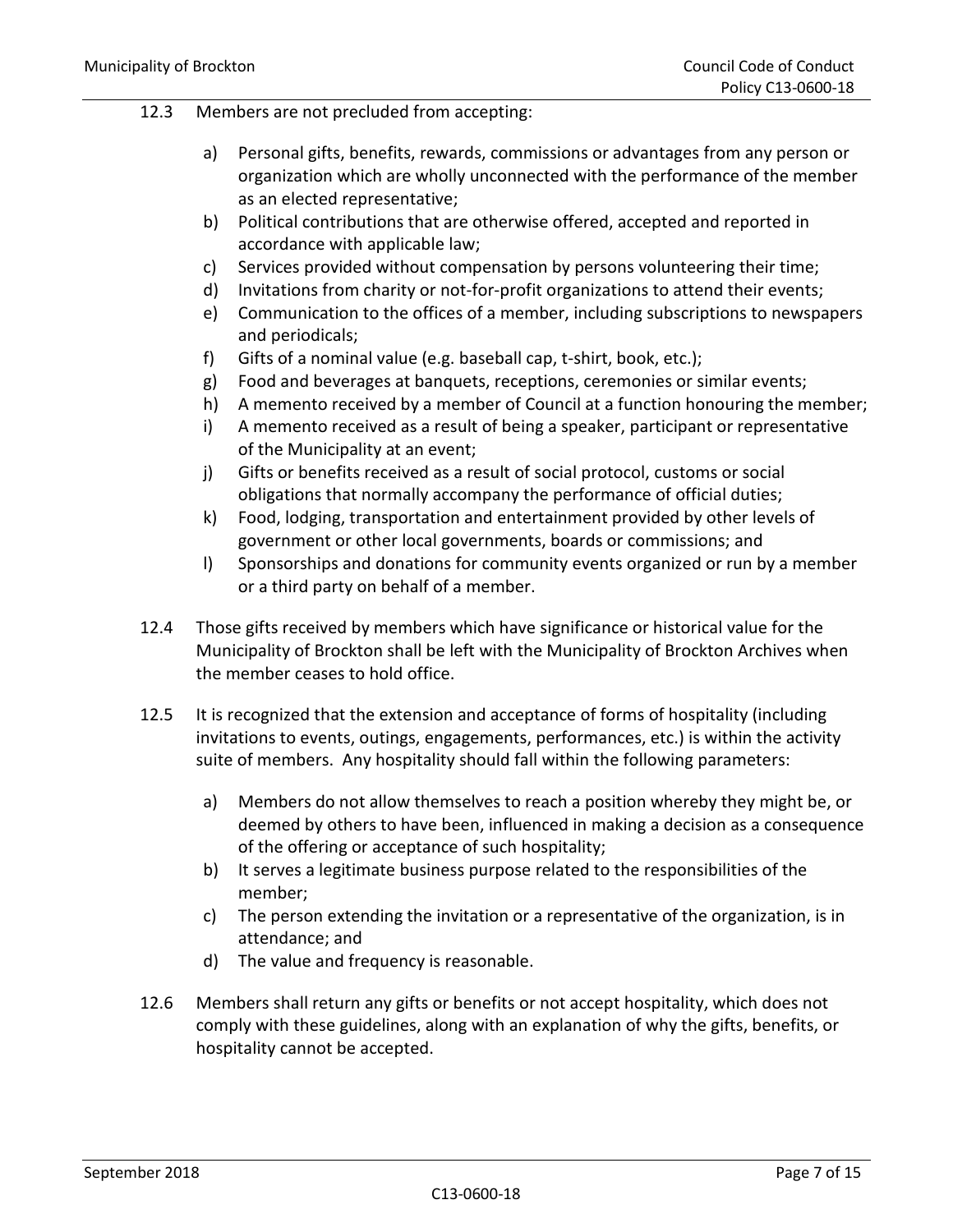### **13. Election-Related Activity**

Members are required to conduct themselves in accordance with the Municipal Elections Act. The use of municipal resources, both actual municipal property and staff time, for electionrelated activity is strictly prohibited. The prohibition applies to both the promotion and opposition to the candidacy of a person for elected office. Election-related activity applies not only to a member's personal campaign for office, but also other campaigns for municipal, provincial and federal office.

#### **14. Compliance with the Code of Conduct**

- 14.1 Members are expected to adhere to the provisions of the Code of Conduct.
- 14.2 Where Council has received a report by its Integrity Commissioner that in his or her opinion there has been a violation of the Code of Conduct, the Municipal Act, 2001 provides Council with the authority to impose the following sanctions:
	- a) A reprimand; and
	- b) Suspension of the remuneration paid to the member in respect of his or her services as a member of Council or a local board, as the case may be, for a period of up to 90 days.

#### **15. Enforcement of the Code of Conduct – Integrity Commissioner**

- 15.1 The Council shall appoint an Integrity Commissioner to investigate alleged breaches of this Code.
- 15.2 Any person, including members of the public, Municipality employees and members of Council, who has reasonable grounds to believe that a member has breached a provision of the Code may proceed with a complaint.
- 15.3 Complaints must be submitted within 6 weeks of the matter becoming known to the individual and no more than 6 months after the alleged violation occurring. No action will be taken on a complaint received beyond these deadlines.
- 15.4 A complainant may wish to pursue the informal complaint process as established by this Code, but is not required to prior to proceeding with the formal complaint process set out in this Code.
- 15.5 No member shall obstruct the Integrity Commissioner in the carrying out of his or her responsibilities.
- 15.6 Any reprisal or threat of reprisal against a complainant or anyone for providing relevant information to the Integrity Commissioner is prohibited.

#### **16. Other Duties of the Integrity Commissioner**

16.1 In addition to conducting investigations regarding alleged breaches of the Code of Conduct and other related policies adopted by Municipality Council, the Integrity Commissioner shall have the following responsibilities: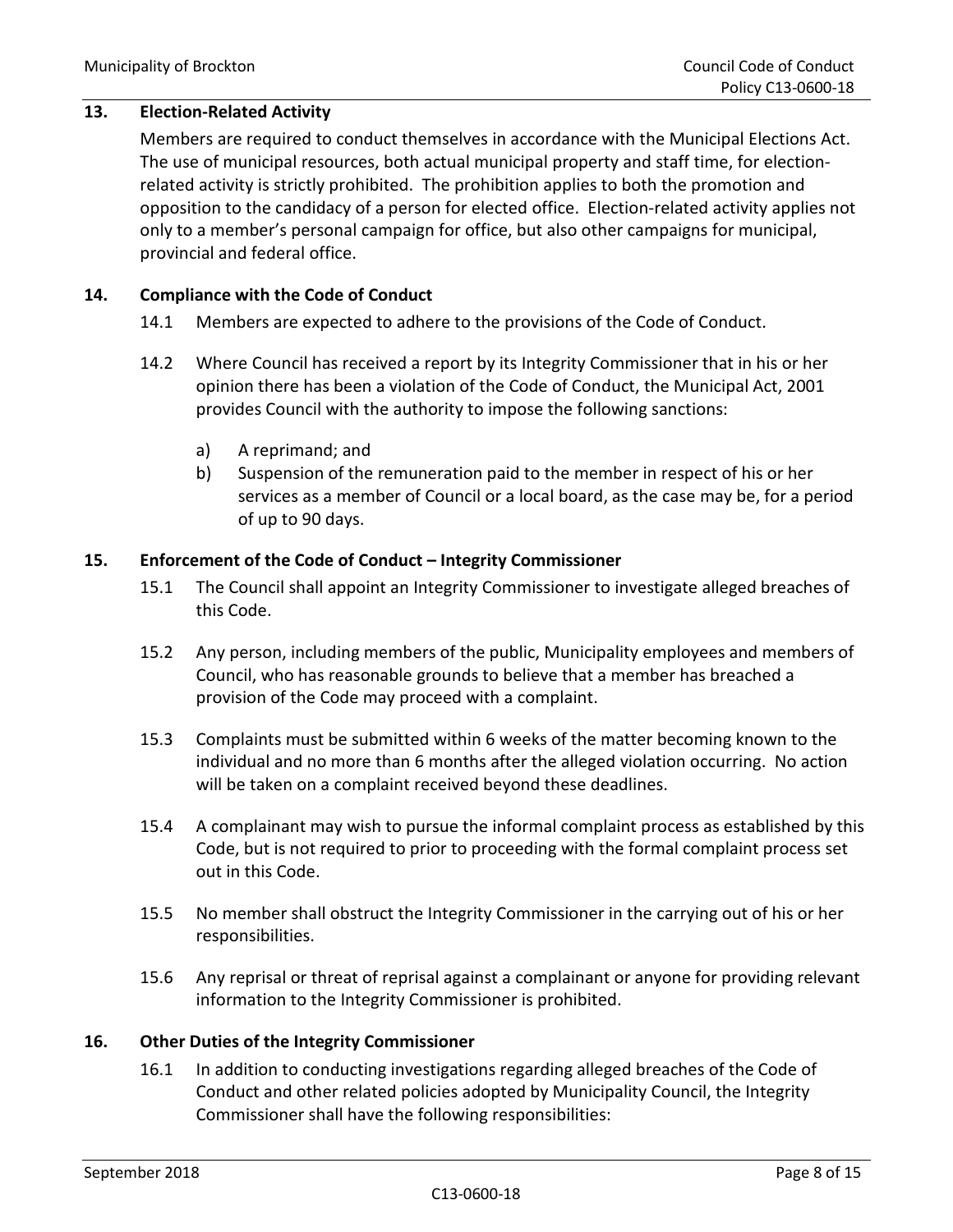- a) Provide information to Council as to their obligations under the Code.
- b) Provide advice to individual members regarding specific situations as they relate to the application of the Code.
- c) Provide advice to Council on other policies and procedures that relate to the ethical behavior of members.
- d) Provide general advice on conflict of interest issues, noting that this advice may not be used in defense of an allegation related to a conflict of interest.
- e) Provide information to the public regarding the Code and the obligations of members under the Code.
- f) Provide an annual report to Council on activities of the Integrity Commissioner.
- 16.2 Where an individual member is seeking to obtain advice from the Integrity Commissioner, the member shall submit to the Clerk a completed Request for Advice Form (see Appendix A) which shall be forwarded to the Integrity Commissioner for response.
- 16.3 The Integrity Commissioner shall provide his or her advice in writing to the member. Any written advice given by the Integrity Commissioner to a member, as it relates to the Code, binds the Integrity Commissioner in any subsequent consideration of the member's conduct in the same matter provided the relevant facts known to the member were disclosed to the Integrity Commissioner.
- 16.4 Any written requests for advice and responses to such requests are covered under the Municipal Freedom of Information and Privacy Act.
- 16.5 The Integrity Commissioner's annual report to Council shall include information on the nature and volume of activity for the past year and provide anonymized examples with respect to the advice provided and the nature of complaints received and responded to.
- 16.6 The annual report of the Integrity Commissioner shall be provided to Council for information. The report is a public document.
- 16.7 The Integrity Commissioner shall file his or her annual report no later than six months after his or her initial appointment and annually thereafter.

# **17. Procedure – Informal Complaint**

Any individual who has identified or witnessed behavior or activity by a member that appears to be in contravention of the Code may address their concerns as follows:

- a) Advise the member that their behavior or activity contravenes the Code of Conduct.
- b) Encourage the member to stop the prohibited behavior or activity.
- c) If applicable, confirm to the member satisfaction or dissatisfaction with his or her response to the concern identified.
- d) Keep a written record of the incident(s), including dates, times, locations, other persons present and any other relevant information, including steps taken to resolve the matter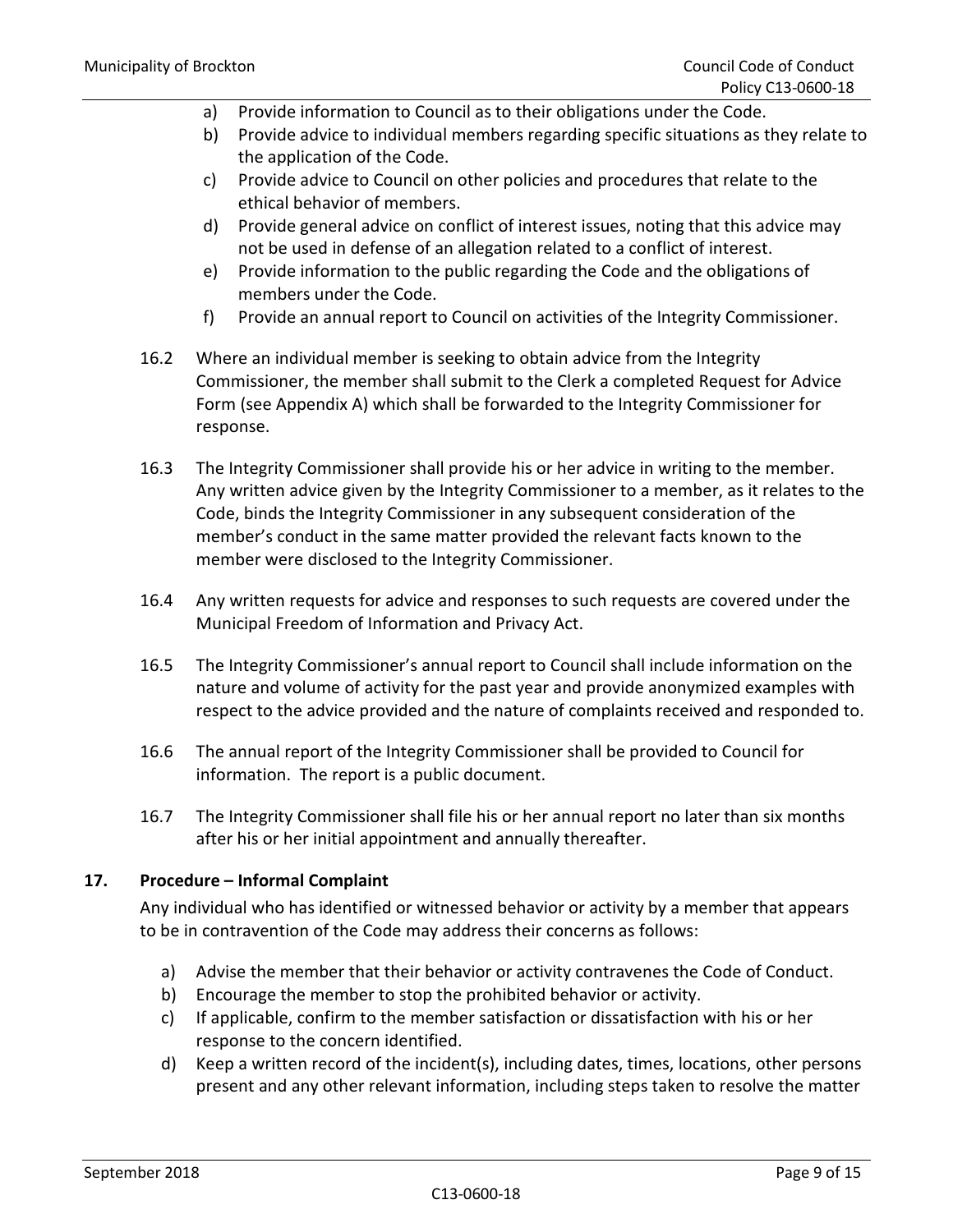e) If not satisfied with the response received from the member through the informal process, an individual may proceed with a formal complaint through the Integrity Commissioner as outlined in Part 16. Procedure – Formal Complaint.

# **18. Procedure – Formal Complaint**

Any individual who has identified or witnessed behavior or activity by a member that appears to be in contravention of the Code may address their concerns through the formal complaint process as follows:

- a) All formal complaints must be made using the Municipality's Complaints Form/Affidavit (see Appendix B) and shall be dated and signed by the complainant.
- b) The complaint must include an explanation as to why the issue raised may be a contravention of the Code and any evidence in support of the allegation must be included with the Complaints Form/Affidavit.
- c) Any witnesses in support of the allegation must be identified on the Complaint Form/Affidavit.
- d) The Complaint Form/Affidavit must include the name of the member alleged to have breached the Code, the section of the Code allegedly contravened, the date, time and location of the alleged contravention and any other information as required on the Complaint Form/Affidavit.
- e) The complaint shall be filed with the Clerk who shall confirm that the information is complete as to steps a, b and d of this section. The Clerk will forward the Complaint Form/Affidavit to the Integrity Commissioner who will determine whether the matter is, on its face, a complaint with respect to non-compliance with the Code and not covered by other legislation or policies.
- f) The Integrity Commissioner may request additional information from the complainant.

# **19. Refusal to Conduct Investigation**

- 19.1 If the Integrity Commissioner is of the opinion that the referral of a matter to him or her is frivolous, vexatious or not made in good faith or that there are no grounds or insufficient grounds for an investigation, the Integrity Commissioner shall not conduct an investigation, or, where that becomes apparent in the course of an investigation, terminate the investigation.
- 19.2 Other than in exceptional circumstances, the Integrity Commissioner will not report to Council on any complaint described above, except as part of an annual or other periodic report.

# **20. Response to Complaint Outside of the Jurisdiction of the Integrity Commissioner**

- 20.1 If the complaint received by the Integrity Commissioner is deemed not to be a complaint with respect to non-compliance with the Code, the Integrity Commissioner shall advise the complainant in writing, as follows:
	- a) Criminal Matter if the complaint is an allegation of a criminal nature consistent with the Criminal Code of Canada, the complainant shall be advised that pursuit of such an allegation must be made through the appropriate police service.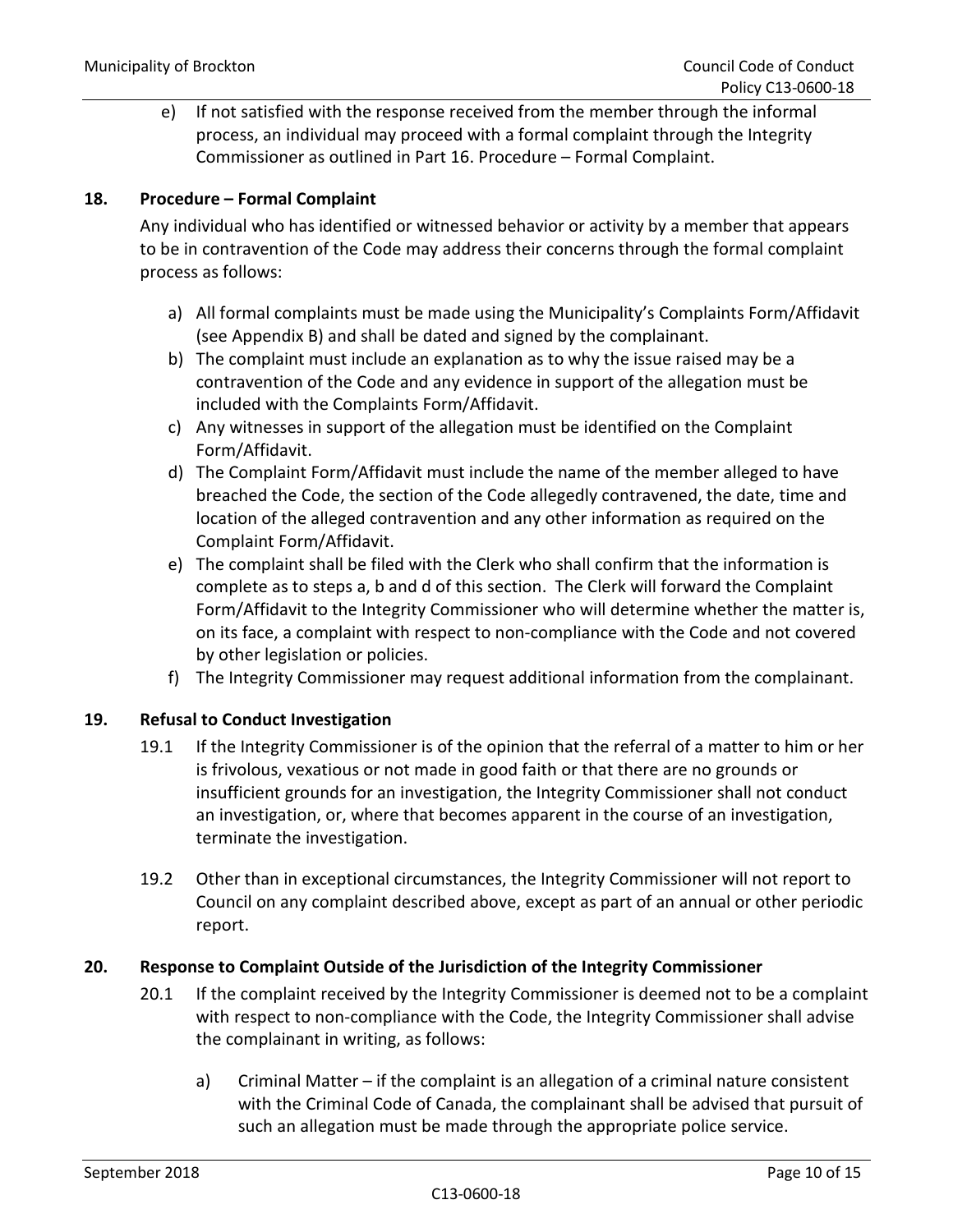- b) Municipal Conflict of Interest if the complaint is an allegation with respect to matters under the Municipal Conflict of Interest Act, the complainant shall be advised to review the matter with their own legal counsel.
- c) Municipal Freedom of Information and Protection of Privacy if the complaint is more appropriately addressed under the Municipal Freedom of Information and Protection of Privacy Act, the complainant shall be referred to the Clerk to have the matter reviewed under that Act.
- 20.2 If the matter is covered by other Municipality policies or legislation, the complainant will be advised and directed to proceed in a manner that is considered appropriate by the Integrity Commissioner.

# **21. General Provisions**

Appendix A, being the Request for Advice Form, Appendix B, being the Council Code of Conduct – Formal Complaint Form/Affidavit and its Schedule A, Additional Information Form and which are attached.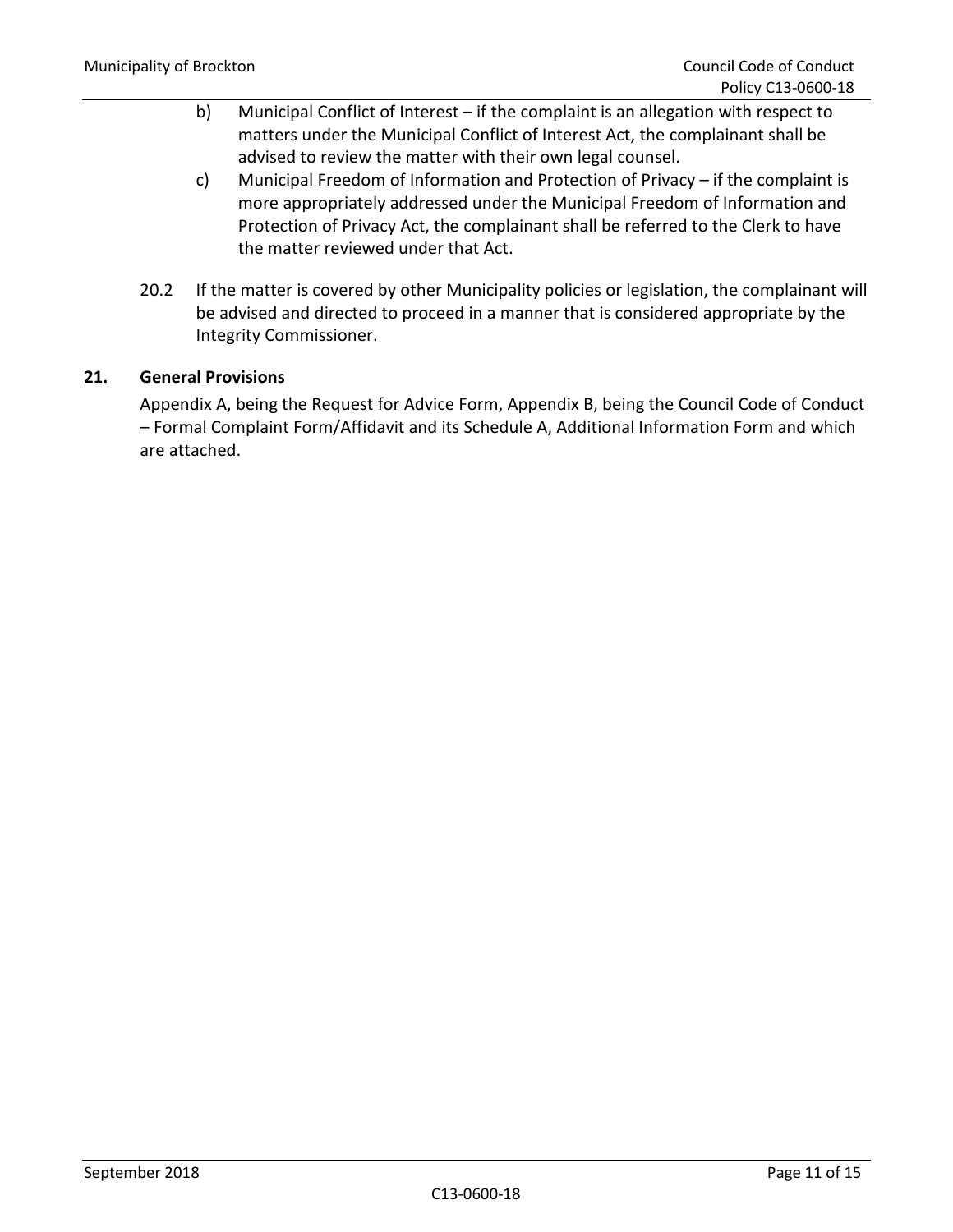| <b>Appendix A</b>                                                                                  |  |
|----------------------------------------------------------------------------------------------------|--|
| Council Code of Conduct - Request for Advice Form                                                  |  |
| <b>Municipality of Brockton</b>                                                                    |  |
|                                                                                                    |  |
| Advice Requested (Please provide as much detail as possible. Attach additional pages if required). |  |
|                                                                                                    |  |
|                                                                                                    |  |
|                                                                                                    |  |
| ,我们也不能会在这里,我们也不能会在这里,我们也不能会在这里,我们也不能会在这里,我们也不能会在这里,我们也不能会在这里,我们也不能会不能会不能会。""我们,我们                  |  |
|                                                                                                    |  |
|                                                                                                    |  |
|                                                                                                    |  |
|                                                                                                    |  |
|                                                                                                    |  |
|                                                                                                    |  |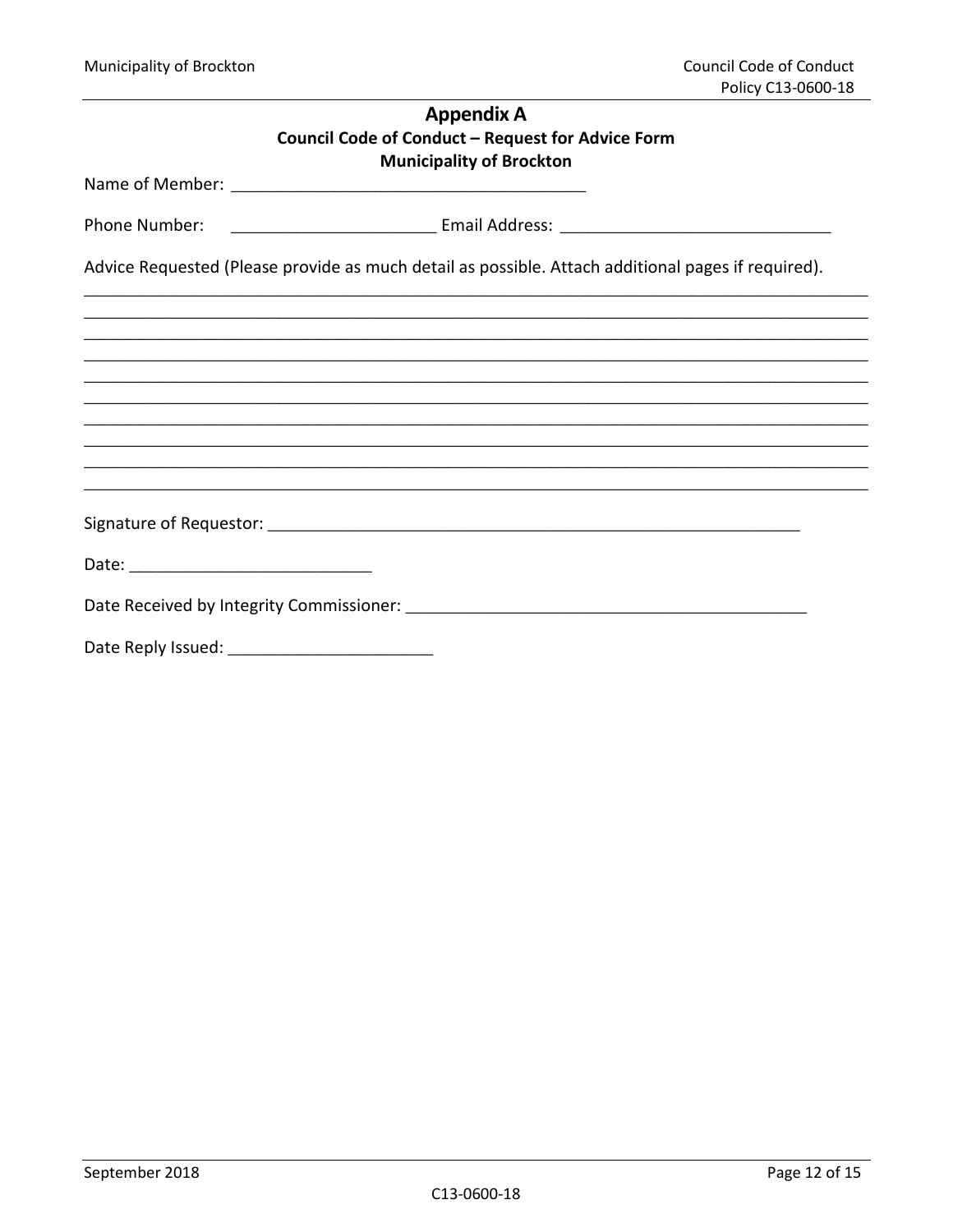| <b>Appendix B</b>               |                                                                                                                                                                                                                                                                                                                                                                                    |  |  |  |  |
|---------------------------------|------------------------------------------------------------------------------------------------------------------------------------------------------------------------------------------------------------------------------------------------------------------------------------------------------------------------------------------------------------------------------------|--|--|--|--|
|                                 | Council Code of Conduct - Formal Complaint Form/Affidavit                                                                                                                                                                                                                                                                                                                          |  |  |  |  |
| <b>Municipality of Brockton</b> |                                                                                                                                                                                                                                                                                                                                                                                    |  |  |  |  |
|                                 | (full                                                                                                                                                                                                                                                                                                                                                                              |  |  |  |  |
| name)                           |                                                                                                                                                                                                                                                                                                                                                                                    |  |  |  |  |
|                                 |                                                                                                                                                                                                                                                                                                                                                                                    |  |  |  |  |
|                                 | (County of residence) in the Province of Ontario                                                                                                                                                                                                                                                                                                                                   |  |  |  |  |
|                                 | Make Oath and Say (or affirm):                                                                                                                                                                                                                                                                                                                                                     |  |  |  |  |
| 1.                              | I have personal knowledge of the facts as set out in this affidavit, because                                                                                                                                                                                                                                                                                                       |  |  |  |  |
|                                 | (insert reasons e.g. I work for, I attend a meeting at which etc.)                                                                                                                                                                                                                                                                                                                 |  |  |  |  |
| 2.                              | I have reasonable and probable grounds to believe that a member of the Municipality of                                                                                                                                                                                                                                                                                             |  |  |  |  |
|                                 | name of member)                                                                                                                                                                                                                                                                                                                                                                    |  |  |  |  |
|                                 |                                                                                                                                                                                                                                                                                                                                                                                    |  |  |  |  |
|                                 | Code of Conduct of the Municipality of Brockton.                                                                                                                                                                                                                                                                                                                                   |  |  |  |  |
|                                 | paragraphs in the space below, with each paragraph being confined as far as possible to a particular<br>statement of fact. If you require more space please use the attached Schedule A form (Additional<br>Information form). If you wish to include exhibits to support this complaint, please refer to the exhibits<br>as Exhibit A, B, etc. and attach them to this Affidavit) |  |  |  |  |
|                                 |                                                                                                                                                                                                                                                                                                                                                                                    |  |  |  |  |
|                                 | This Affidavit is made for the purpose of requesting that this matter be reviewed by the Municipality of<br>Brockton appointed Integrity Commissioner and for no other purpose.                                                                                                                                                                                                    |  |  |  |  |
|                                 |                                                                                                                                                                                                                                                                                                                                                                                    |  |  |  |  |
|                                 |                                                                                                                                                                                                                                                                                                                                                                                    |  |  |  |  |
|                                 | (A commissioner for taking affidavits, etc.)                                                                                                                                                                                                                                                                                                                                       |  |  |  |  |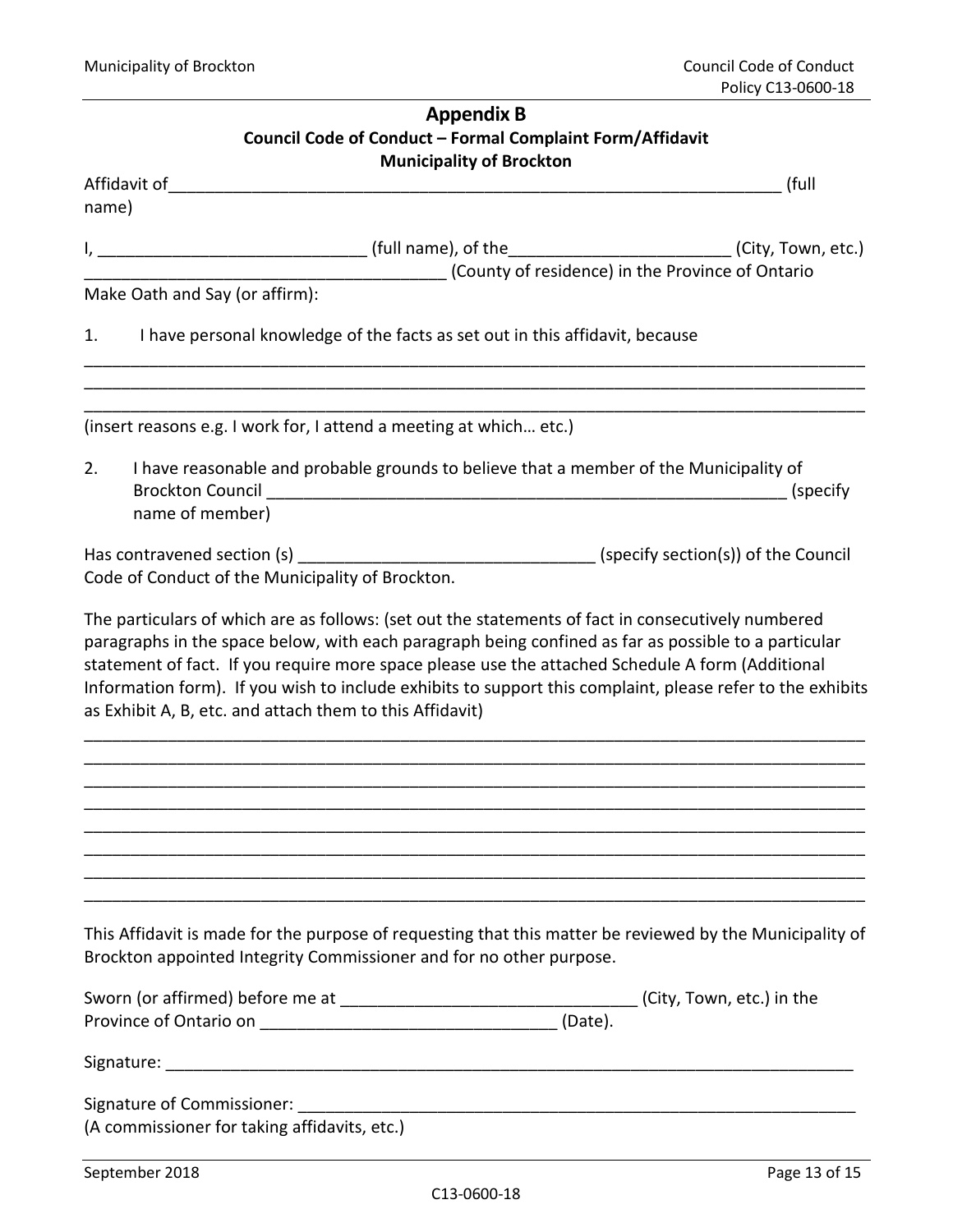**Please note that signing a false affidavit may expose you to prosecution under Sections 131, 132 or 134 of the Criminal Code, R.S.C. 1985 c. C-46 and also to civil liability for defamation.**